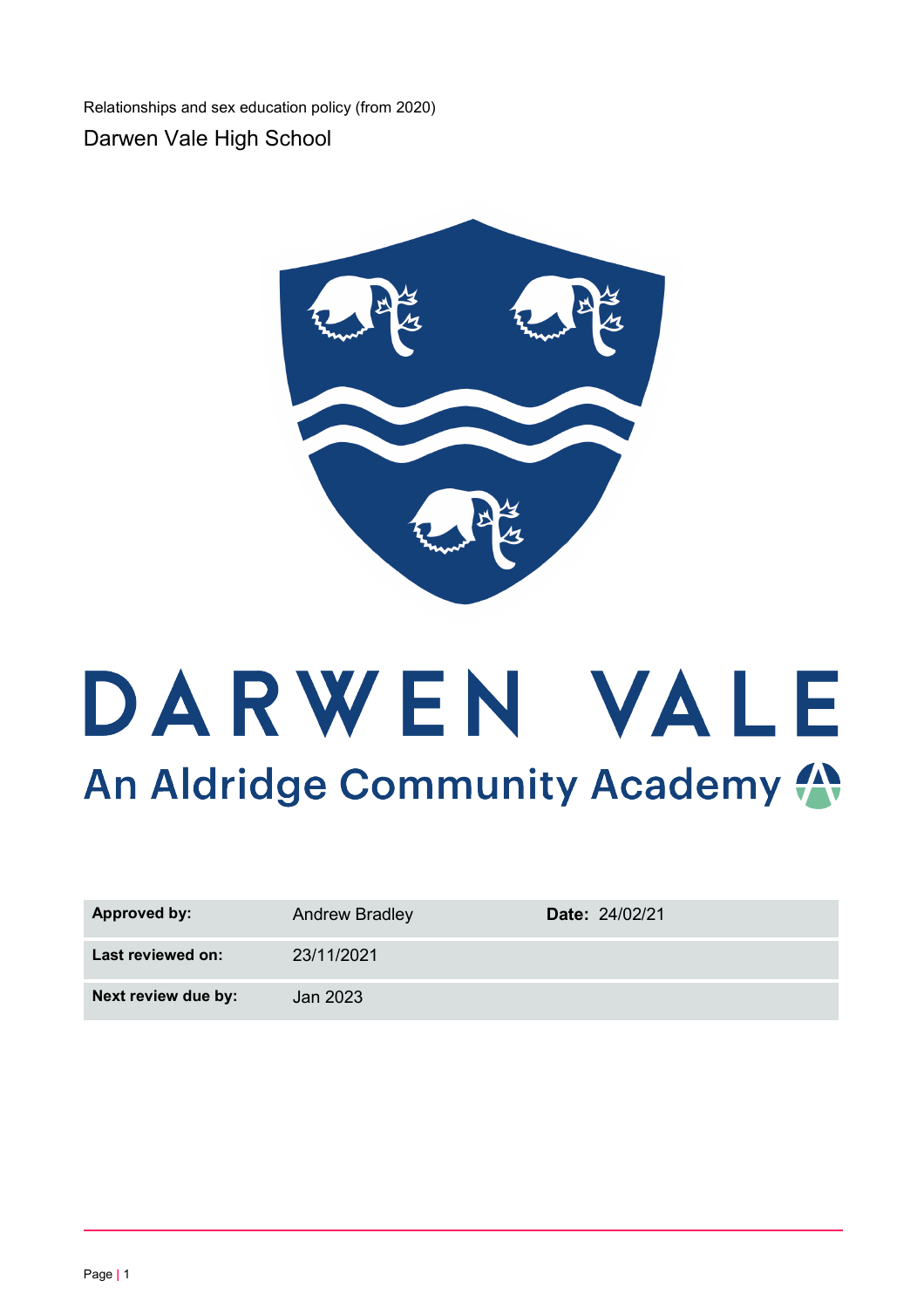# **Contents**

## <span id="page-1-0"></span>**1. Aims**

The aims of relationships and sex education (RSE) at our school are to:

- Provide a framework in which sensitive discussions can take place
- Prepare pupils for puberty, and give them an understanding of sexual development and the importance of health and hygiene
- Help pupils develop feelings of self-respect, confidence and empathy
- Create a positive culture around issues of sexuality and relationships
- Teach pupils the correct vocabulary to describe themselves and their bodies

## <span id="page-1-1"></span>**2. Statutory requirements**

As a secondary academy school we must provide RSE to all pupils as per section 34 of the Children and [Social work act 2017.](http://www.legislation.gov.uk/ukpga/2017/16/section/34/enacted)

In teaching RSE, we are required by our funding agreements to have regard to [guidance](https://www.gov.uk/government/consultations/relationships-and-sex-education-and-health-education) issued by the secretary of state as outlined in section 403 of the [Education Act 1996.](http://www.legislation.gov.uk/ukpga/1996/56/contents)

At Darwen Vale we teach RSE as set out in this policy.

For our funding agreement please refer to :-

- supplemental funding agreement in the policies section of our website <http://www.darwenvale.com/policies>
- Aldridge Educations Legal information on the Trust website [https://aldridgeeducation.org/Finance](https://aldridgeeducation.org/Finance-policies-and-legal-information)[policies-and-legal-information](https://aldridgeeducation.org/Finance-policies-and-legal-information)

## <span id="page-1-2"></span>**3. Policy development**

This policy has been developed in consultation with staff, pupils and parents. The consultation and policy development process involved the following steps: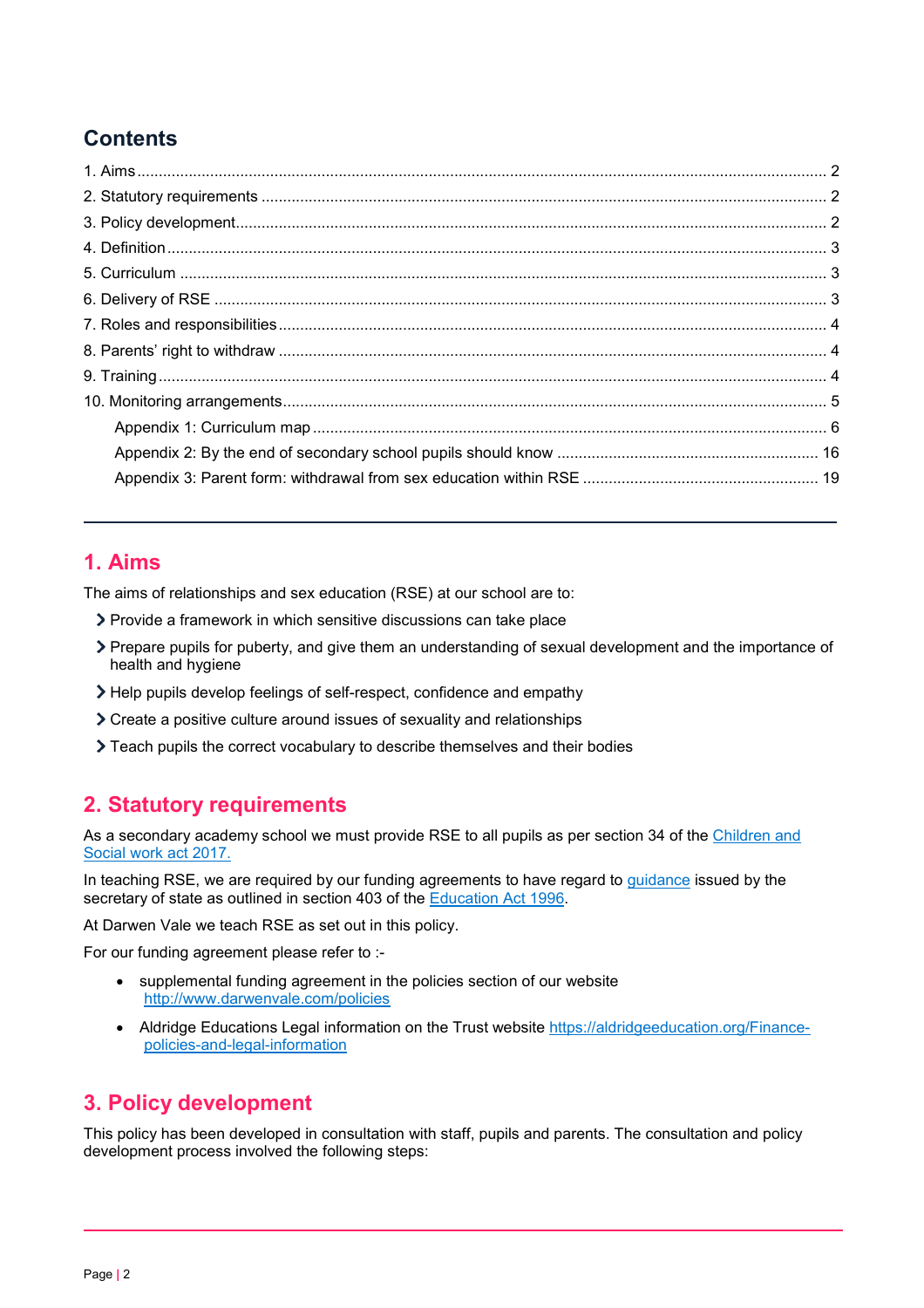- 1. Review a member of staff or working group pulled together all relevant information including relevant national and local guidance
- 2. Staff consultation all school staff were given the opportunity to look at the policy and make recommendations
- 3. Parent/stakeholder consultation parents and any interested parties were invited to attend a meeting about the policy
- 4. Pupil consultation we investigated what exactly pupils want from their RSE
- 5. Ratification once amendments were made, the policy was shared with governors and ratified

## <span id="page-2-0"></span>**4. Definition**

RSE is about the emotional, social and cultural development of pupils, and involves learning about relationships, sexual health, sexuality, healthy lifestyles, diversity and personal identity.

RSE involves a combination of sharing information, and exploring issues and values.

RSE is not about the promotion of sexual activity.

## <span id="page-2-1"></span>**5. Curriculum**

Our curriculum is set out as per Appendix 1 but we may need to adapt it as and when necessary.

We have developed the curriculum in consultation with parents, pupils and staff, taking into account the age, needs and feelings of pupils. If pupils ask questions outside the scope of this policy, teachers will respond in an appropriate manner so they are fully informed and don't seek answers online.

## <span id="page-2-2"></span>**6. Delivery of RSE**

RSE is taught within the personal, social, health and economic (PSHE) education curriculum. Biological aspects of RSE are taught within the science curriculum, and other aspects are included in religious education (RE).

Pupils also receive stand-alone sex education sessions delivered by a trained health professional.

RSE focuses on giving young people the information they need to help them develop healthy, nurturing relationships of all kinds including:

- Families
- Respectful relationships, including friendships
- > Online and media
- > Being safe
- Intimate and sexual relationships, including sexual health

For more information about our RSE curriculum, see Appendices 1 and 2.

These areas of learning are taught within the context of family life taking care to ensure that there is no stigmatisation of children based on their home circumstances (families can include single parent families, LGBT parents, families headed by grandparents, adoptive parents, foster parents/carers amongst other structures) along with reflecting sensitively that some children may have a different structure of support around them (for example: looked after children or young carers).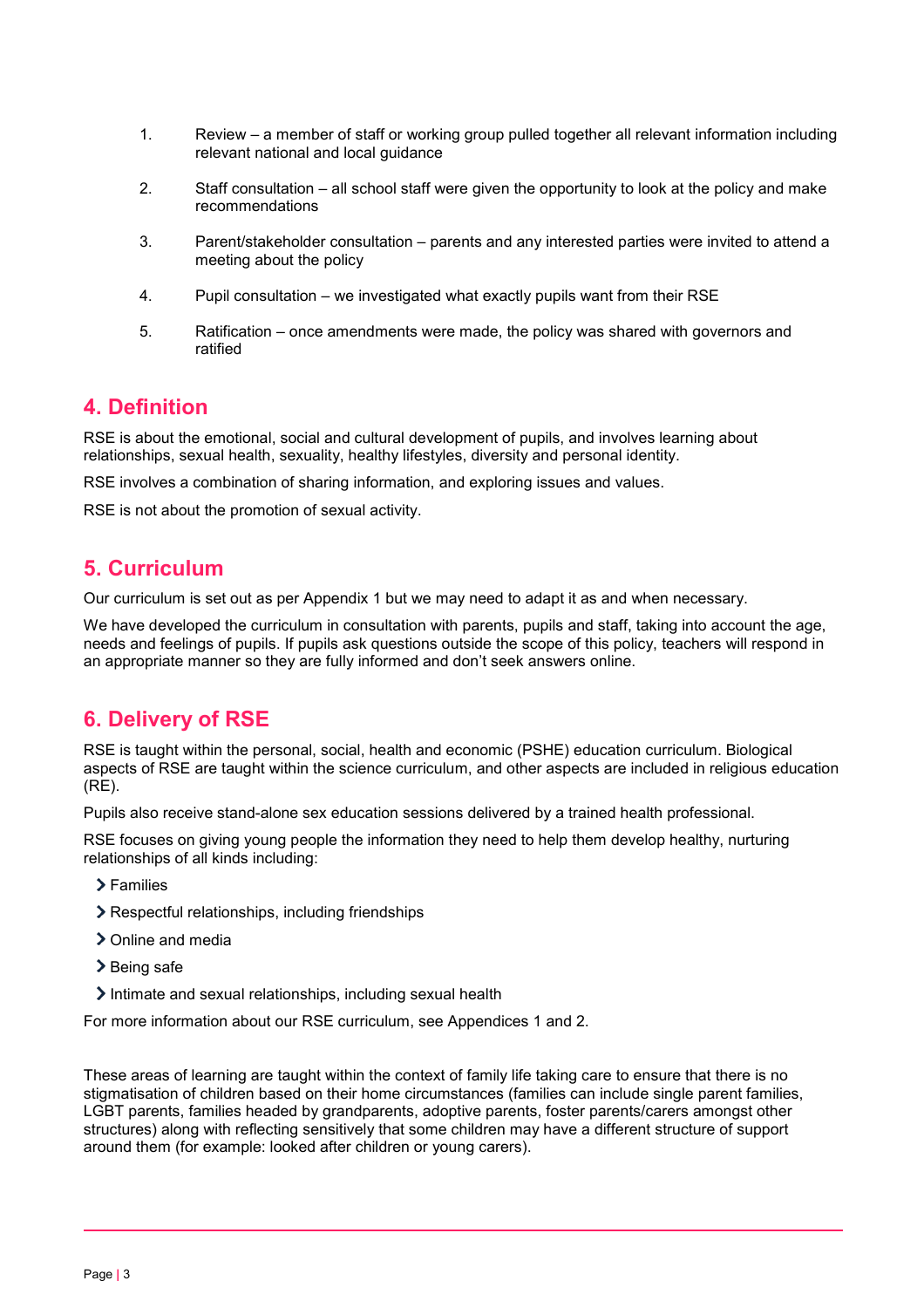## <span id="page-3-0"></span>**7. Roles and responsibilities**

#### **7.1 The governing board**

The governing board will approve the RSE policy, and hold the headteacher to account for its implementation.

#### **7.2 The Principal**

The Principal is responsible for ensuring that RSE is taught consistently across the school, and for managing requests to withdraw pupils from non-statutory and non-science components of RSE (see section 8).

#### **7.3 Staff**

Staff are responsible for:

- > Delivering RSE in a sensitive way
- Modelling positive attitudes to RSE
- > Monitoring progress
- **▶ Responding to the needs of individual pupils**
- Responding appropriately to pupils whose parents wish them to be withdrawn from non-statutory and nonscience components of RSE

Staff do not have the right to opt out of teaching RSE. Staff who have concerns about teaching RSE are encouraged to discuss this with the headteacher. All teaching staff are responsible for teaching RSE within the school. The co-ordination of this teaching is undertaken by the PSHE lead, overseen by the Assistant Principal with responsibility for Personal Development.

Anthony Wilson – PSHE Co-ordinator

Andrew Bradley – Assistant Principal – Personal Development.

#### **7.4 Pupils**

Pupils are expected to engage fully in RSE and, when discussing issues related to RSE, treat others with respect and sensitivity.

### <span id="page-3-1"></span>**8. Parents' right to withdraw**

Parents have the right to withdraw their children from the non-statutory & non-science components of sex education within RSE up to and until 3 terms before the child turns 16. After this point, if the child wishes to receive sex education rather than being withdrawn, the school will arrange this.

Requests for withdrawal should be put in writing using the form found in Appendix 3 of this policy and addressed to the headteacher.

A copy of withdrawal requests will be placed in the pupil's educational record. The headteacher will discuss the request with parents and take appropriate action.

Alternative work will be provided to pupils who are withdrawn from sex education.

## <span id="page-3-2"></span>**9. Training**

Staff are trained on the delivery of RSE as part of their induction and it is included in our continuing professional development calendar.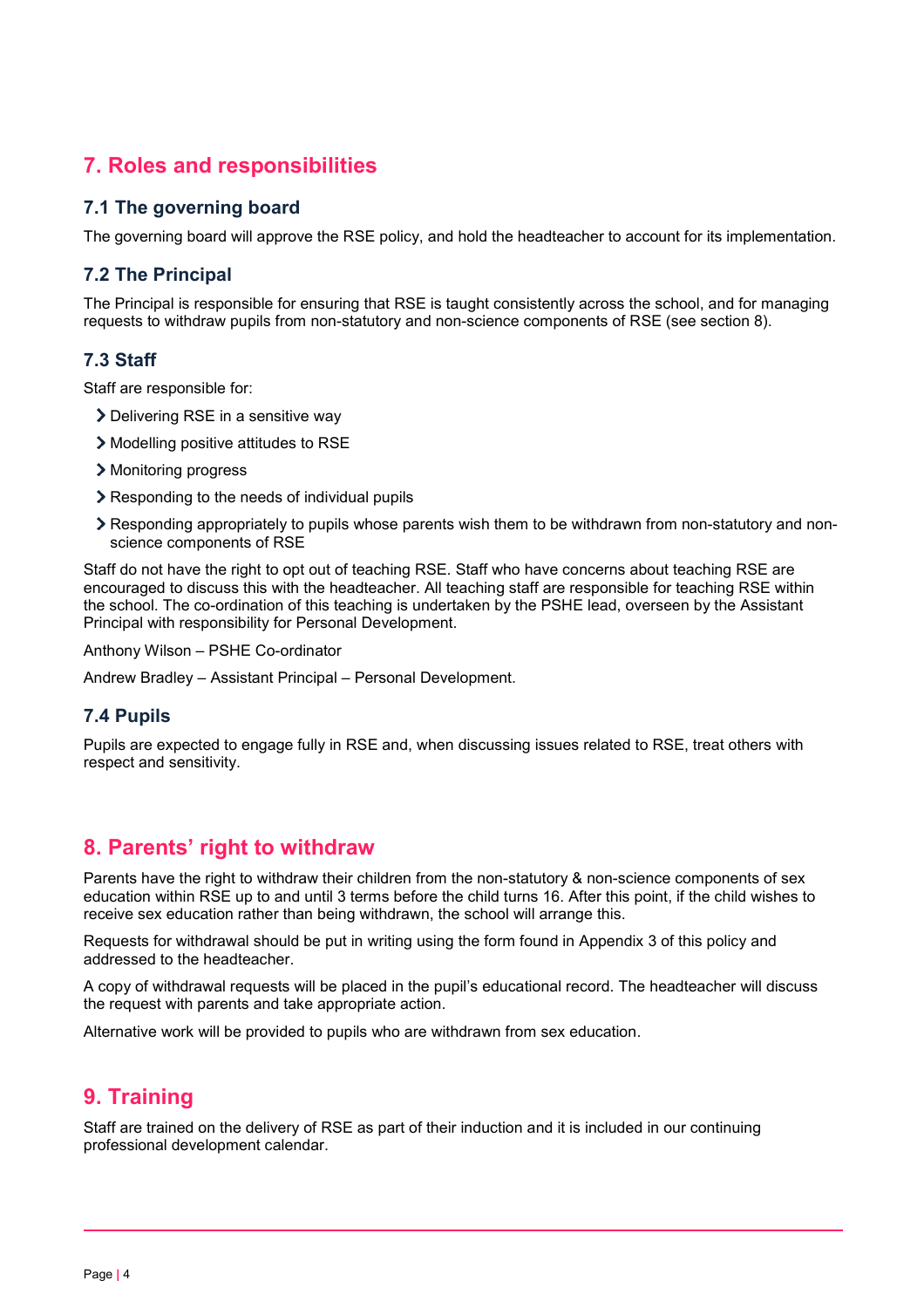The headteacher will also invite visitors from outside the school, such as school nurses or sexual health professionals, to provide support and training to staff teaching RSE.

## <span id="page-4-0"></span>**10. Monitoring arrangements**

The delivery of RSE is monitored by Anthony Wilson – PSHE Co-ordinator through:

- Learning Walks
- Book Scrutinises
- Lesson Observations
- Pupil Voice
- Assessments

Pupils' development in RSE is monitored by class teachers as part of our internal assessment systems.

This policy will be reviewed by Andrew Bradley – Assistant Principal – Personal development biannually. At every review, the policy will be approved by the Governing Body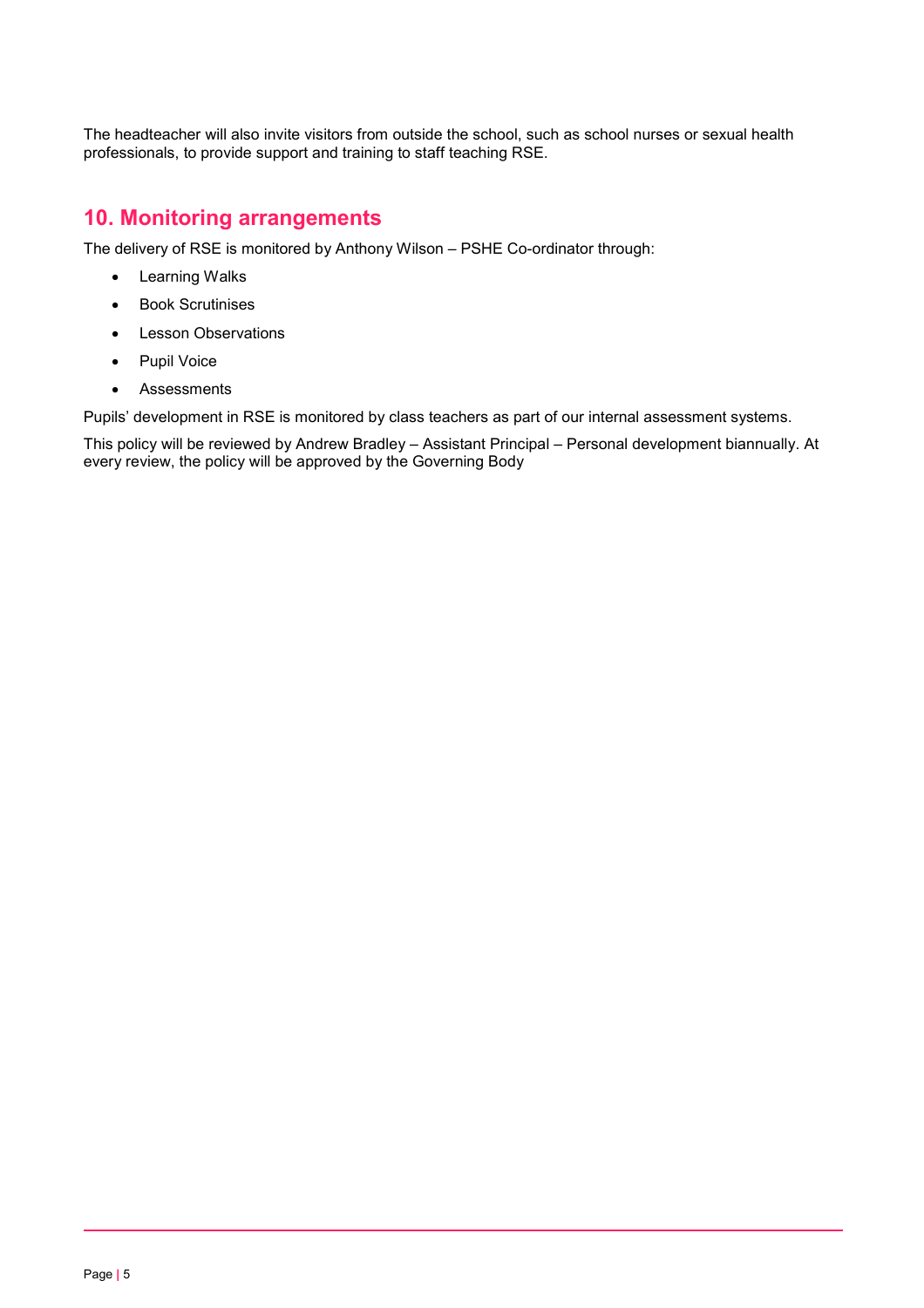**Appendix 1: Curriculum map**

# <span id="page-5-0"></span>**Relationships and sex education curriculum map**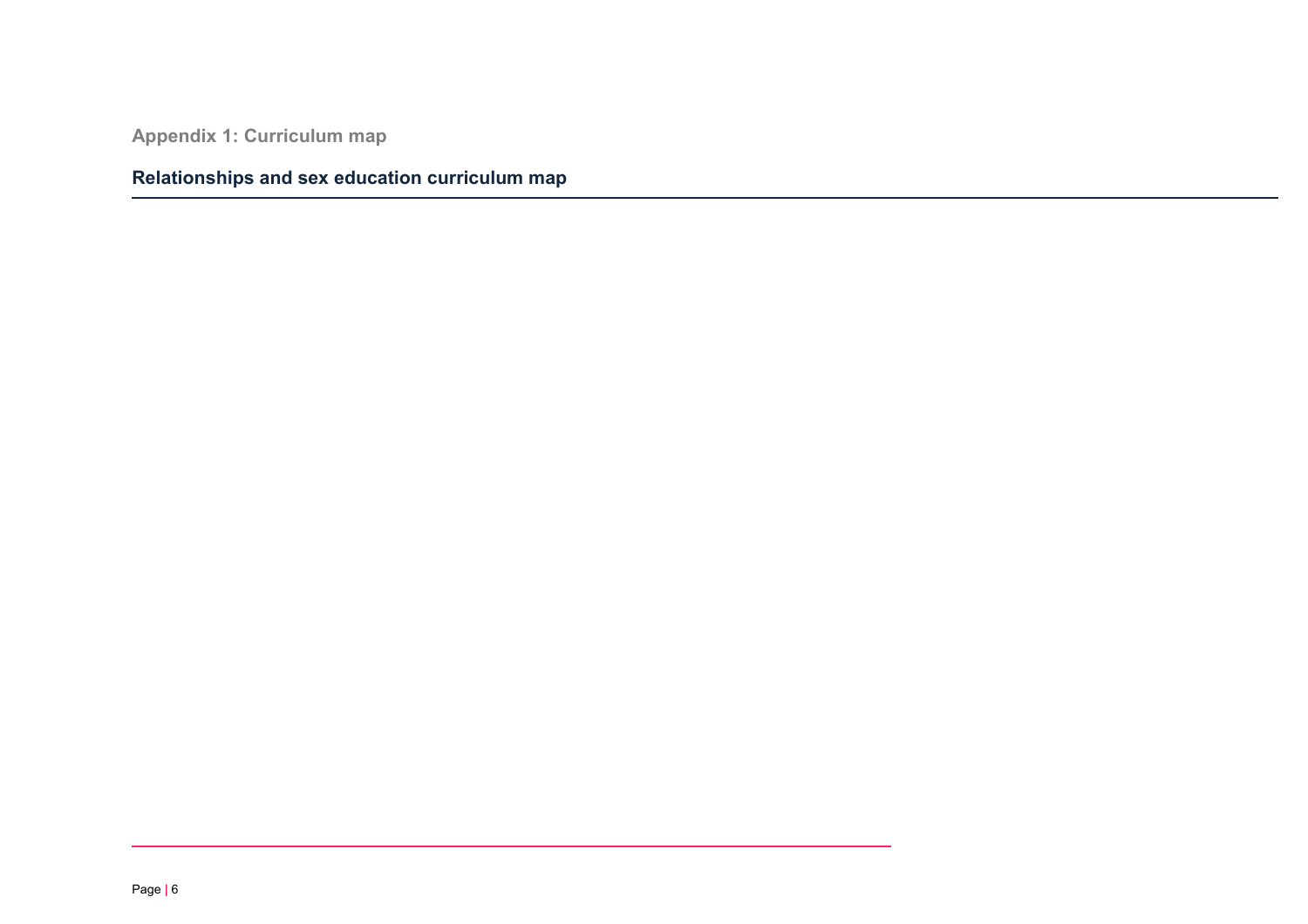| Year <sub>7</sub> | Half<br>term 3 | Relationships topics and objectives:<br><b>Friendship</b><br>$\bullet$<br>To understand why friendships are so important<br>Recognise the qualities of a good friend.<br>Relationships<br>To explore what is meant by 'relationship'<br>To consider the good things about relationships.<br>To consider what can be difficult about relationships.<br><b>Communication in Relationships</b><br>To understand the different types of communication.<br>Learn how and why we should alter the way we communicate in different situations.<br>Recognise that communication is the key to a successful relationship.<br>Consent (KS3 version)<br>Know what consent means.<br>Understand why consent is so important, especially in relationships |
|-------------------|----------------|----------------------------------------------------------------------------------------------------------------------------------------------------------------------------------------------------------------------------------------------------------------------------------------------------------------------------------------------------------------------------------------------------------------------------------------------------------------------------------------------------------------------------------------------------------------------------------------------------------------------------------------------------------------------------------------------------------------------------------------------|
|                   |                | Dealing with Conflict<br>Understand what a conflict is and why they arise<br>Identify what different types of conflict there are.<br>Discover how conflict can be resolved and why this is so important in relationships.<br>Assessment Week (Assessing Skills Knowledge and understanding of all the above).                                                                                                                                                                                                                                                                                                                                                                                                                                |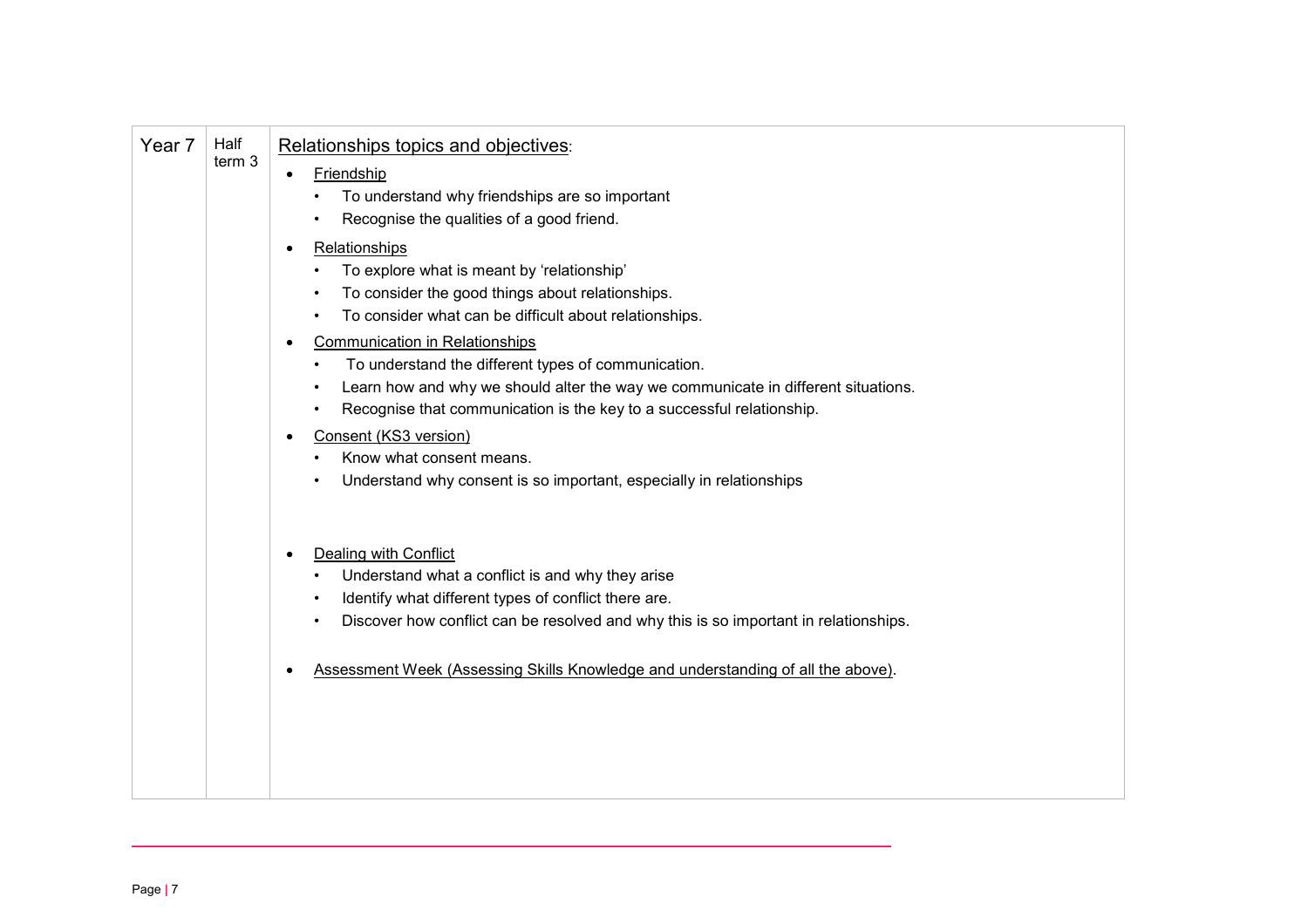| Year 7 | Half<br>term 6 | Relationships topics and objectives:<br><b>Managing your Emotions</b><br>Identify positive and negative emotions.<br>Understand how we can minimise negative emotions and maintain happiness.<br>Learn strategies to convert negative emotions into more helpful, positive ones.<br>Coping with Grief<br>To explore how you may feel when someone close to you dies<br>To discuss how to cope with your feeling of loss<br>Knife Crime 1<br>Correctly identify the consequences of knife crime and why young people become involved. |
|--------|----------------|--------------------------------------------------------------------------------------------------------------------------------------------------------------------------------------------------------------------------------------------------------------------------------------------------------------------------------------------------------------------------------------------------------------------------------------------------------------------------------------------------------------------------------------|
|        |                | Knife Crime 2<br>Describe the long / short term consequences of carrying knives and why knife crime is difficult to prevent.<br>Knife Crime 3                                                                                                                                                                                                                                                                                                                                                                                        |
|        |                | Explain how the methods used to stop knife crime sometimes don't help and why this is.                                                                                                                                                                                                                                                                                                                                                                                                                                               |
|        |                | Assessment Week. (Assessing Skills Knowledge and understanding of all the above).                                                                                                                                                                                                                                                                                                                                                                                                                                                    |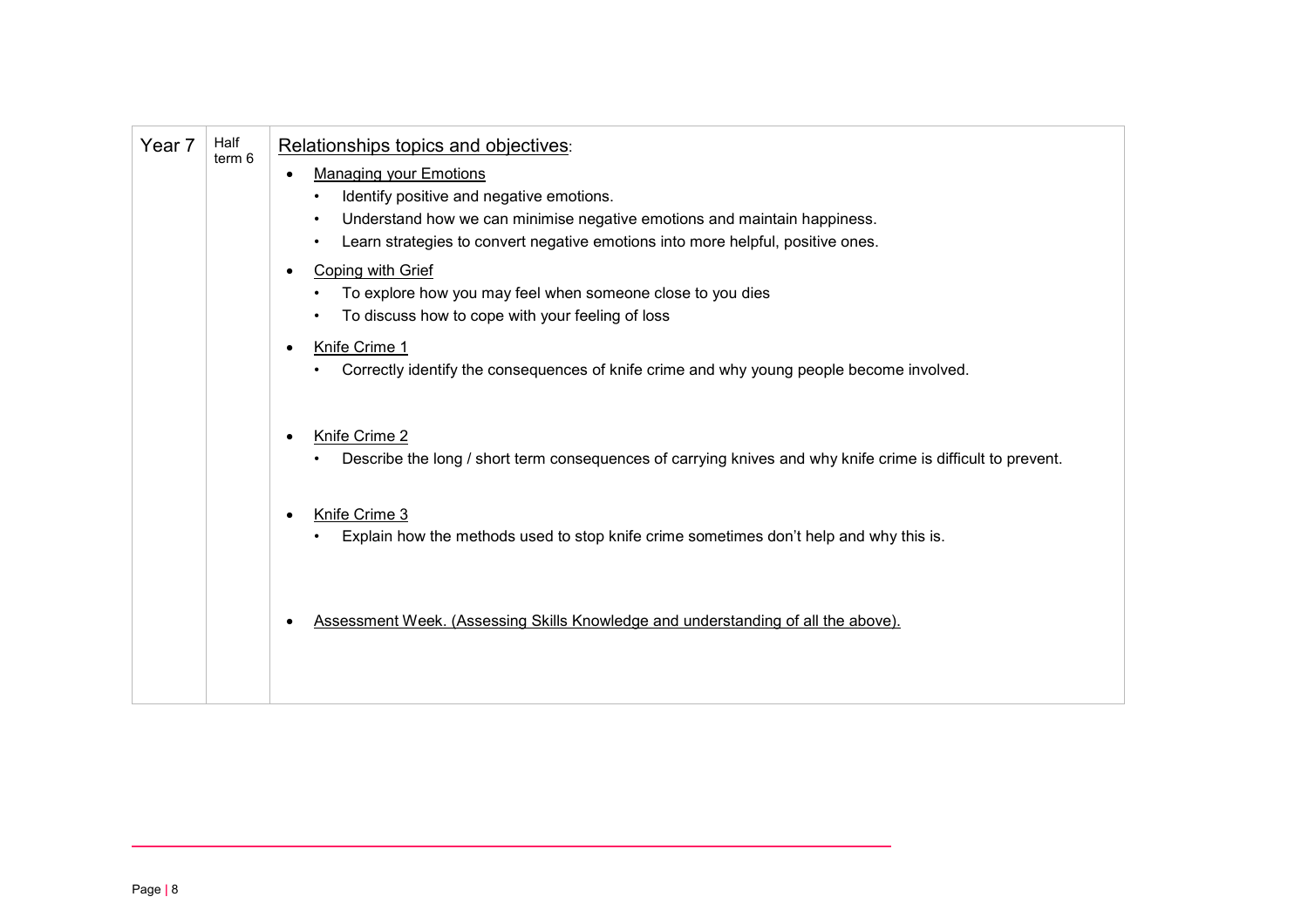| Half<br>Year 8<br>term 3 | Relationships topics and objectives:<br>• What is Bullying?<br>To demonstrate that you understand about different types of bullying.<br>Know what to do if you find yourself in a bad situation.                                                                                                                                                                                                          |
|--------------------------|-----------------------------------------------------------------------------------------------------------------------------------------------------------------------------------------------------------------------------------------------------------------------------------------------------------------------------------------------------------------------------------------------------------|
|                          | • Peer Pressure<br>To know what peer pressure is.<br>To understand that peer pressure can be positive and negative.<br>To consider different ways to deal with negative peer pressure.<br>• Responding to Peer Pressure<br>Learn techniques to help resist negative peer pressure.                                                                                                                        |
|                          | • Bullied by Peer Pressure<br>Learn coping strategies for when you are under pressure.<br>Answer correctly to questions about bullying under pressurised conditions.<br>• Homophobic Bullying<br>Identify the effects of homophobic bullying.<br>Explain the effects of homophobic bullying.<br>Suggest ways to address homophobic bullying and justify their answers with reasons.<br>• Assessment Week. |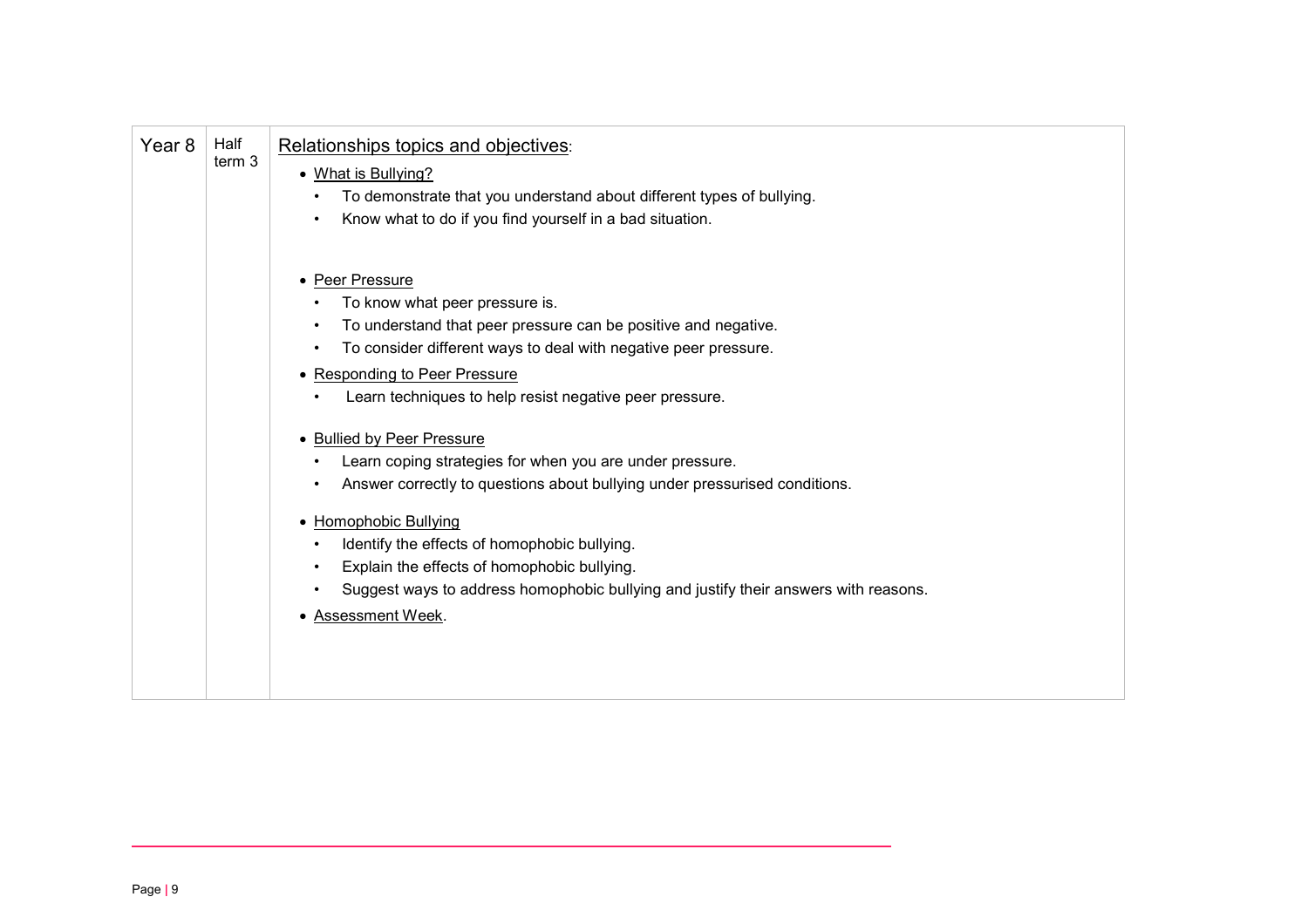| Year <sub>8</sub> | Half<br>term 6 | Relationships topics and objectives:<br>• The Changing Attitudes to Marriage<br>Consider the changing attitudes to marriage, divorce, family life and homosexuality in 21st century Britain.<br>Explore the possible reasons for this.                                                                                                                                                                                                                                                                                                                   |
|-------------------|----------------|----------------------------------------------------------------------------------------------------------------------------------------------------------------------------------------------------------------------------------------------------------------------------------------------------------------------------------------------------------------------------------------------------------------------------------------------------------------------------------------------------------------------------------------------------------|
|                   |                | • The purpose of Marriage<br>Identify reasons why people get married.<br>Explain reasons for and against marriage.<br>Evaluate the purpose of marriage and relate it to the traditional marriage ceremonies of different faith groups.<br>• Divorce<br>Consider why marriages might end in divorce.<br>Summarise the Christian attitudes to divorce.<br>Reflect on your own feelings about divorce.                                                                                                                                                      |
|                   |                | • Social Media effect on Relationships<br>Compare and contrast the benefits and drawbacks of relationships held over social media<br>Evaluate and Assess arguments for and against the use of social media for maintaining healthy relationships<br>$\bullet$ Sexting<br>Learn what is / isn't acceptable when using social media.<br>Appreciate the consequence of misusing social media.<br>Understand that freedoms and privileges come with responsibilities.<br>• Assessment Week. (Assessing Skills Knowledge and understanding of all the above). |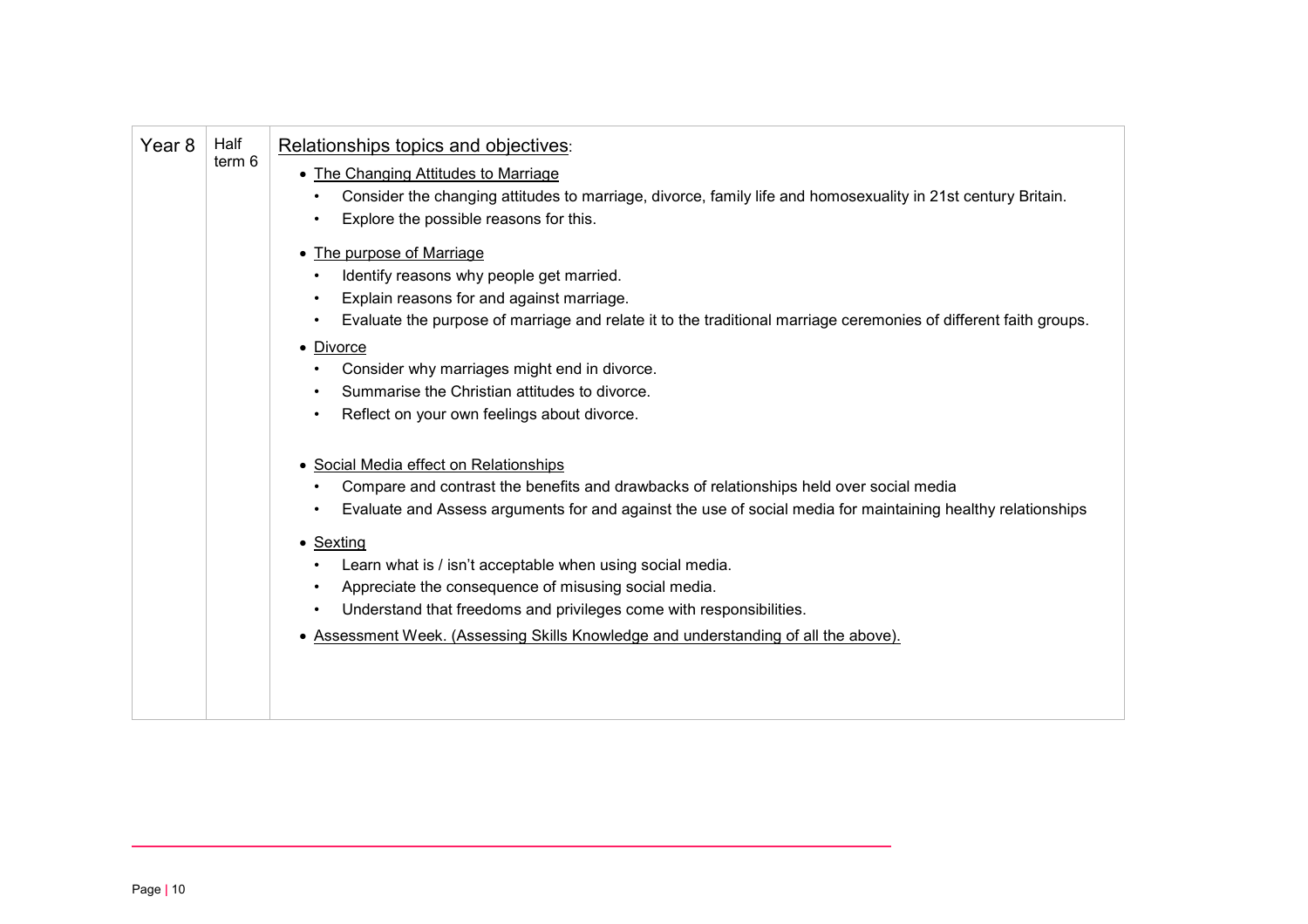| Half<br>Year 9<br>term 3 | Relationships topics and objectives:<br>• Positive Relationships<br>To understand the difference between a "virtual" friend and a "real" friend,<br>Be able to discuss and find solutions to the many challenges that face close friendships.                                                                                                                                                                                                                                                                                                                  |
|--------------------------|----------------------------------------------------------------------------------------------------------------------------------------------------------------------------------------------------------------------------------------------------------------------------------------------------------------------------------------------------------------------------------------------------------------------------------------------------------------------------------------------------------------------------------------------------------------|
|                          | • When to have Sex part 1<br>To be more confident and comfortable thinking about when is the right time for you to start having sex.                                                                                                                                                                                                                                                                                                                                                                                                                           |
|                          | • When to have Sex part 2<br>Further improve confidence when thinking about the right time to have sex.                                                                                                                                                                                                                                                                                                                                                                                                                                                        |
|                          | Sexual Violence and Sexual Harassment (KS3 Version)<br>Know what constitutes sexual harassment and sexual violence.<br>Learn the importance of consent.<br>Understand the difference between banter and harassment / bullying.<br>• Sex in the Media<br>Explore how the media influences and distorts our views about sex.<br>Learn how the media shapes our perception of "beauty".<br>$\bullet$<br>Understand how pornography can desensitize and corrupt young minds.<br>• Assessment Week (Assessing Skills Knowledge and understanding of all the above). |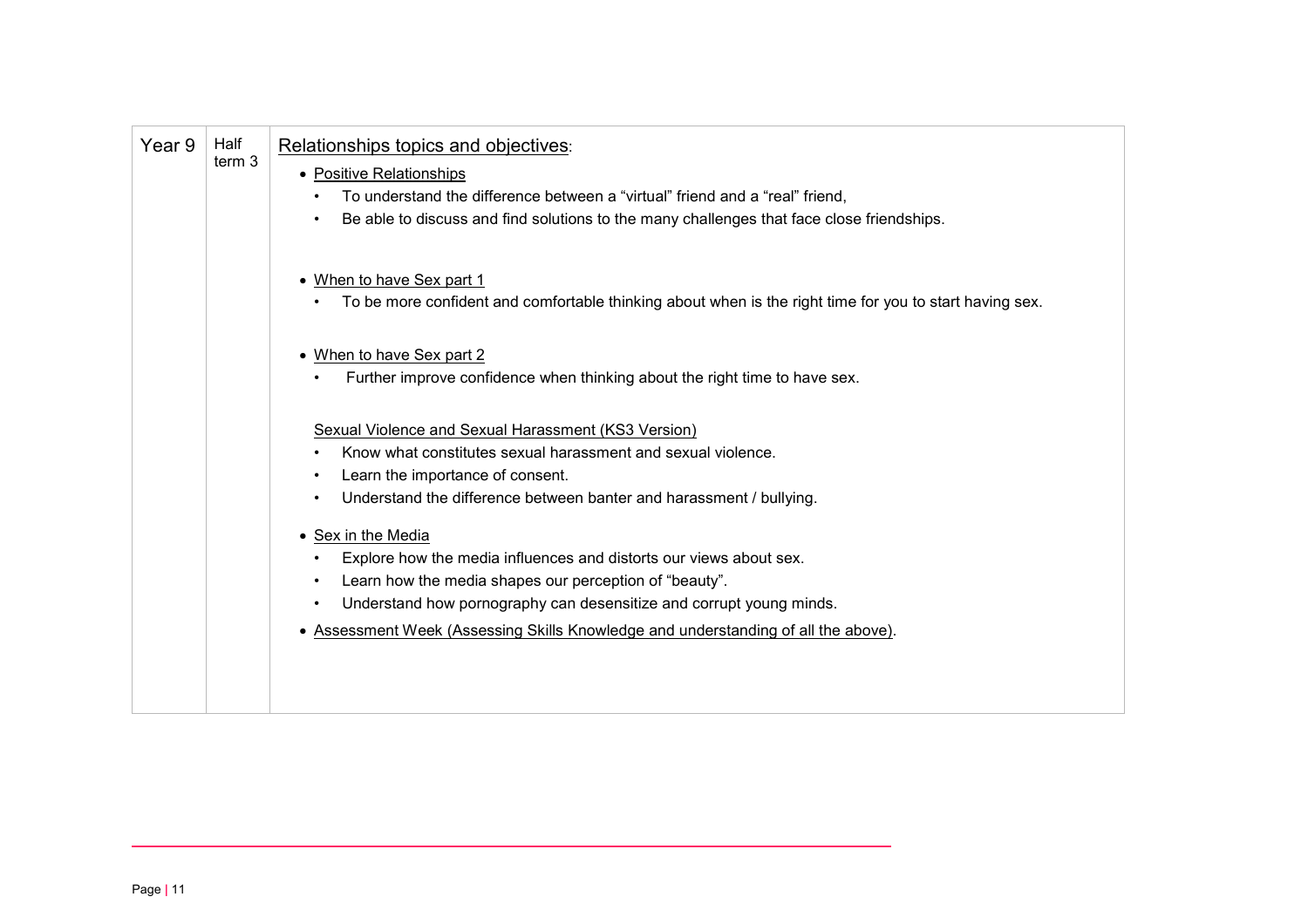| Year 9 | Half<br>term 6 | Relationships topics and objectives:<br>• Sexuality and Gender Identity<br>To recognize a range of terms relating to identity.<br>To understand their context and how to use them without being offensive.<br>To appreciate the problems some people face because of their identity.<br>• Sexuality and Gender Empathy<br>Reinforce our understanding of key terminologies when talking about diverse genders / sexualities.<br>Cultivate empathy and modify our behaviour towards all groups of people.<br>• Gangs<br>Learn why young people join gangs.<br>Identify the qualities of healthy and unhealthy social groups.<br>• Risks Associated with Gangs<br>Investigate risky behaviour associated with gangs. |
|--------|----------------|--------------------------------------------------------------------------------------------------------------------------------------------------------------------------------------------------------------------------------------------------------------------------------------------------------------------------------------------------------------------------------------------------------------------------------------------------------------------------------------------------------------------------------------------------------------------------------------------------------------------------------------------------------------------------------------------------------------------|
|        |                | Explain the risks and consequences of different gang behaviours<br>• How to leave a gang safely.<br>Learn exit strategies to enable someone to leave a gang safely<br>Explain why gang members may find it hard to leave a gang.<br>Know where to find help<br>• Assessment Week (Assessing Skills Knowledge and understanding of all the above).                                                                                                                                                                                                                                                                                                                                                                  |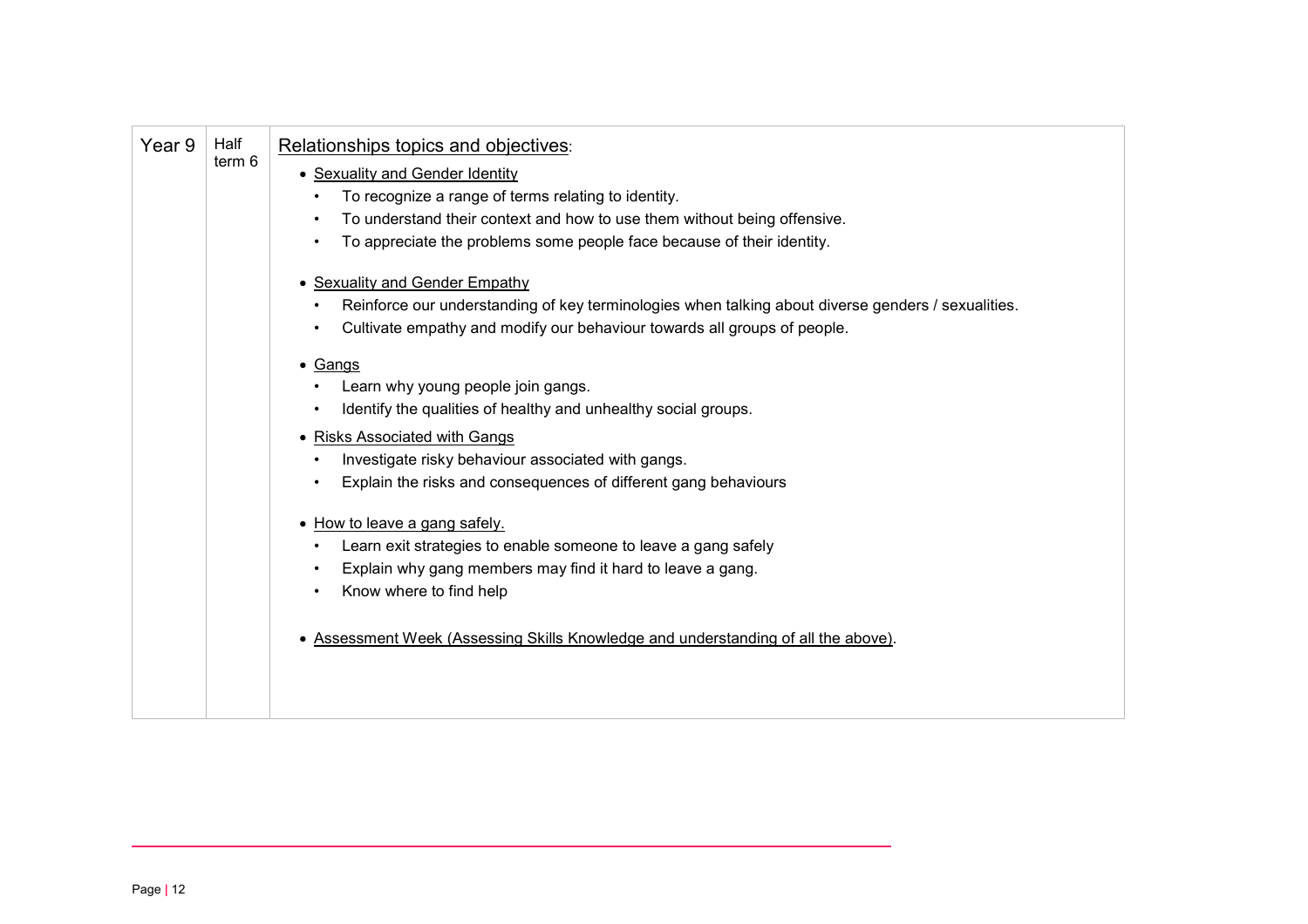| Year 10 | Half<br>term 3 | Relationships topics and objectives:<br>• Consent<br>Know what consent means.<br>Understand why consent is so important, especially in relationships.<br>Learn and develop negotiation skills.<br>• Parenting<br>describe some of the consequences of being a parent<br>evaluate the qualities required to be a good parent<br>explain the complexities of parental choices<br>• Healthy and Unhealthy Relationships<br>To explore what makes a healthy relationship.<br>To identify the characteristics of an unhealthy relationship.<br>• Sexual Violence and Sexual Harassment (KS4 version)<br>Know what constitutes sexual harassment and sexual violence.<br>Learn the importance of consent.<br>Understand the difference between banter and harassment / bullying.<br>• Domestic Violence<br>To learn what domestic violence is.<br>Know who to approach for help.<br>• Assessment Week (Assessing Skills Knowledge and understanding of all the above). |
|---------|----------------|------------------------------------------------------------------------------------------------------------------------------------------------------------------------------------------------------------------------------------------------------------------------------------------------------------------------------------------------------------------------------------------------------------------------------------------------------------------------------------------------------------------------------------------------------------------------------------------------------------------------------------------------------------------------------------------------------------------------------------------------------------------------------------------------------------------------------------------------------------------------------------------------------------------------------------------------------------------|
|---------|----------------|------------------------------------------------------------------------------------------------------------------------------------------------------------------------------------------------------------------------------------------------------------------------------------------------------------------------------------------------------------------------------------------------------------------------------------------------------------------------------------------------------------------------------------------------------------------------------------------------------------------------------------------------------------------------------------------------------------------------------------------------------------------------------------------------------------------------------------------------------------------------------------------------------------------------------------------------------------------|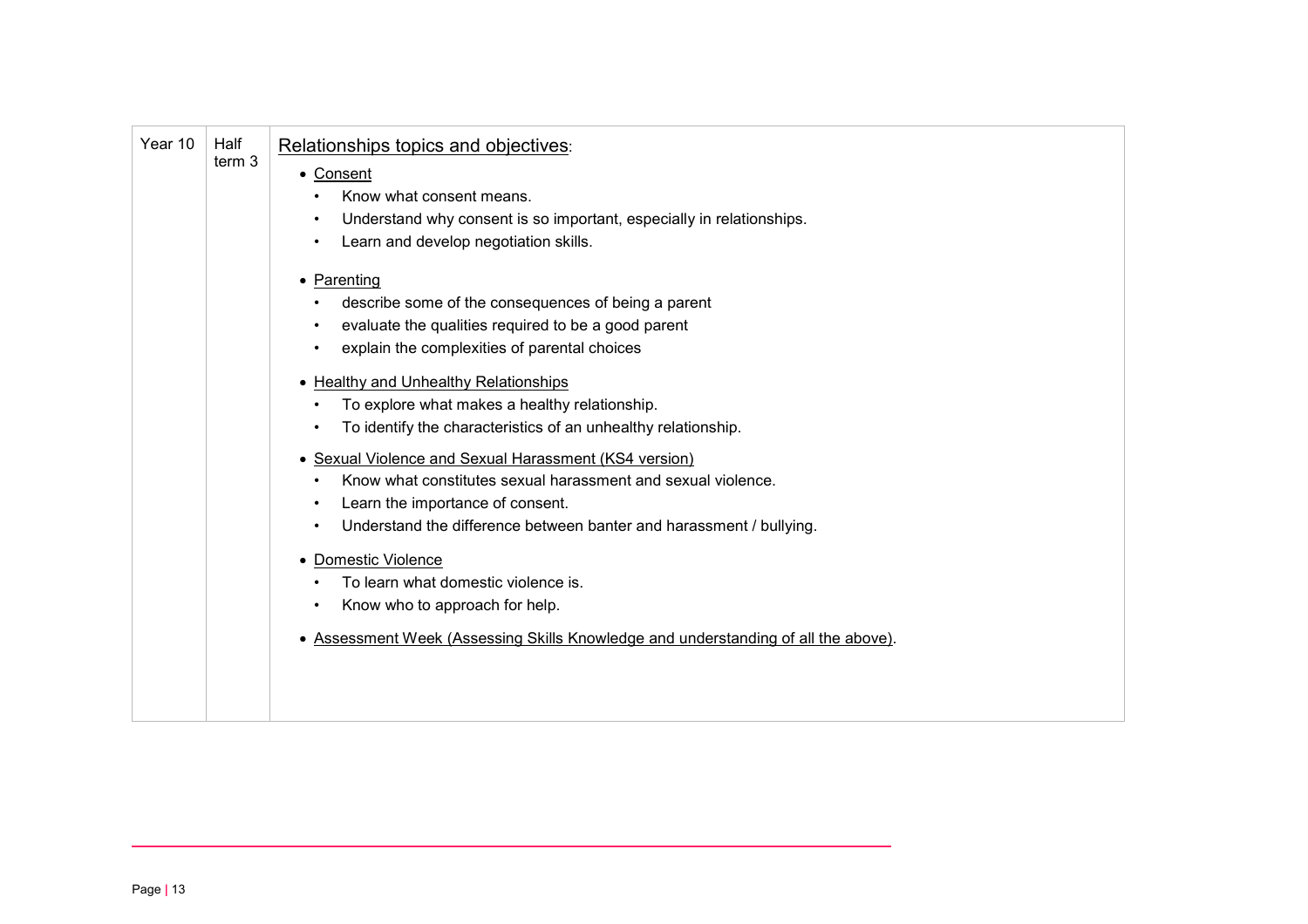| Half<br>term 6 | Relationships topics and objectives:<br>• Importance of Relationships<br>Explore different ways we can help to improve our moods in a healthy way when we feel low.                                                                                                                                                          |
|----------------|------------------------------------------------------------------------------------------------------------------------------------------------------------------------------------------------------------------------------------------------------------------------------------------------------------------------------|
|                | Understand how certain activities, especially relationships, can help improve wellbeing.<br>Analyse the short and long term benefits of the different wellbeing strategies.                                                                                                                                                  |
|                | • Importance of Relationships 2<br>Understand the key components of a healthy relationship online.<br>Recognise the signs of an unhealthy relationship online.<br>Explore misconceptions about what is 'normal' behaviour in healthy relationships online.<br>Know where to go for help and advice on healthy relationships. |
|                | • On-line Pornography<br>Understand that pornography can show a stereotypical portrayal of relationships, bodies, gender and sex.<br>Discuss and develop strategies for resisting pressure to view pornography.<br>$\bullet$<br>Know where they can go to find reliable information about sex and relationships.             |
|                | • Child Sexual Exploitation lesson 1<br>Understand what the word 'exploitation' means<br>$\bullet$<br>Learn how to tell if someone is being exploited by their boyfriend, girlfriend or friend<br>$\bullet$                                                                                                                  |
|                | • CSE lesson 2<br>Learn how some people gain power and control over others.<br>Understand how being exploited can make young people feel.<br>$\bullet$<br>Evaluate the features and benefits of a healthy relationship.<br>• Assessment Week (Assessing Skills Knowledge and understanding of all the above).                |
|                |                                                                                                                                                                                                                                                                                                                              |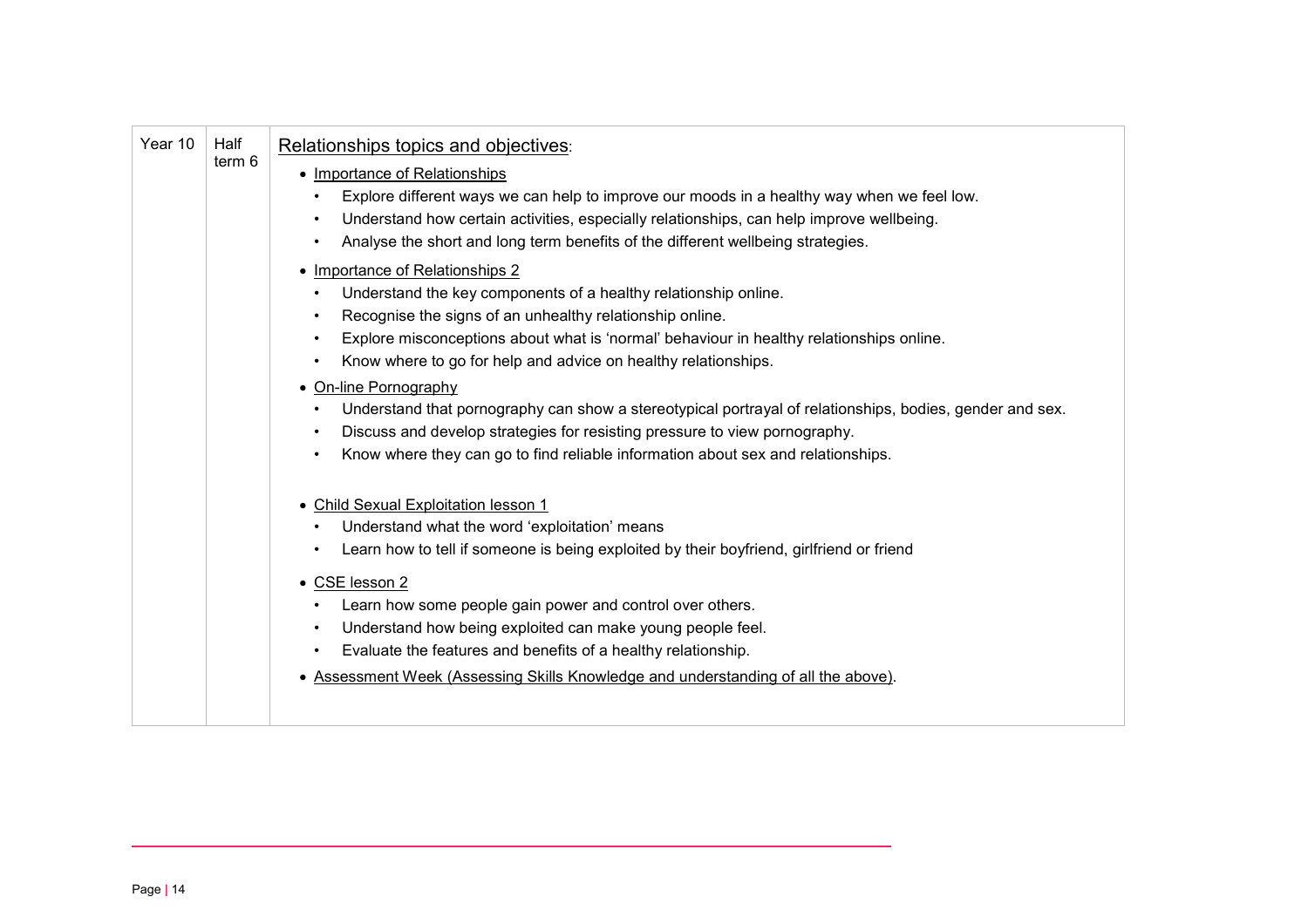| Year 11 | Half<br>term 3 | Relationships topics and objectives:<br><b>Readiness for Sex</b><br>To be confident and comfortable discussing the right time for you to start having sex.                                                                                                                                                                                                                                                     |
|---------|----------------|----------------------------------------------------------------------------------------------------------------------------------------------------------------------------------------------------------------------------------------------------------------------------------------------------------------------------------------------------------------------------------------------------------------|
|         |                | <b>Consequences of Unplanned Pregnancy</b><br>To discuss the options of an unplanned pregnancy<br>Learn about birth control and where to get further advice.<br>Understand some moral views about abortion<br>Abortion<br>To know what abortion is.<br>To be able to explain own view on abortion.<br>Fertility<br>To understand the causes of infertility.<br>To be able to consider the possible treatments. |
|         |                | <b>Ethics of Fertility Treatment</b><br>To understand the key terms; embryo, IVF, surrogacy, fertility, donor, artificial insemination.<br>Realise the range of moral issues relating to fertility treatments.<br>Learn what Pro Life and Pro-Choice Christians believe about number of fertility treatments.<br>Assessment Week (Assessing Skills Knowledge and understanding of all the above).              |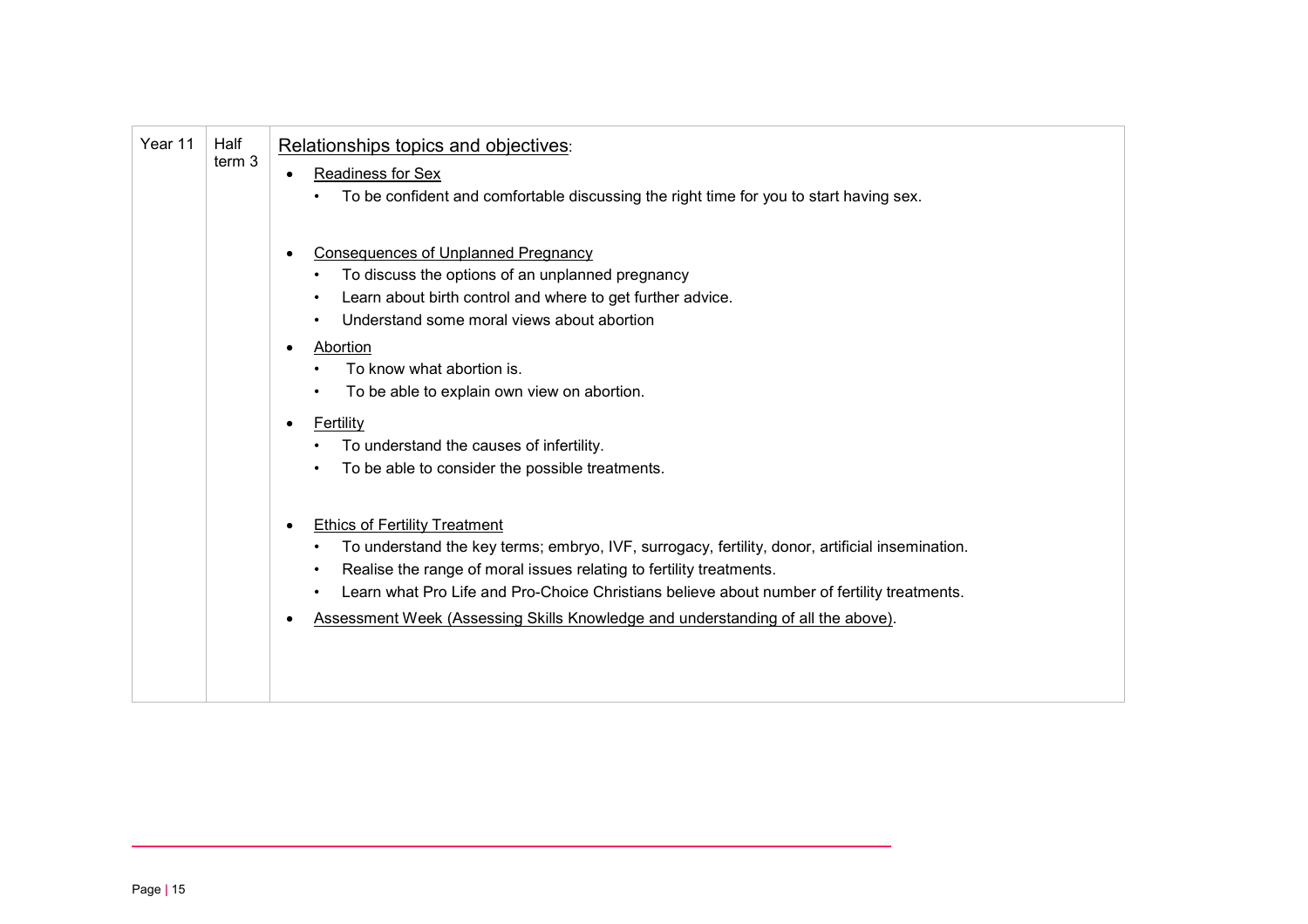#### Appendix 2: By the end of secondary school pupils should know

<span id="page-15-0"></span>

| <b>TOPIC</b>                              | PUPILS SHOULD KNOW                                                                                                                                                                                                                                                                                                           |
|-------------------------------------------|------------------------------------------------------------------------------------------------------------------------------------------------------------------------------------------------------------------------------------------------------------------------------------------------------------------------------|
| Families                                  | That there are different types of committed, stable relationships<br>$\bullet$<br>How these relationships might contribute to human happiness and their importance for bringing up children<br>$\bullet$                                                                                                                     |
|                                           | What marriage is, including their legal status e.g. that marriage carries legal rights and protections not available to couples who are<br>$\bullet$<br>cohabiting or who have married, for example, in an unregistered religious ceremony                                                                                   |
|                                           | Why marriage is an important relationship choice for many couples and why it must be freely entered into<br>$\bullet$                                                                                                                                                                                                        |
|                                           | The characteristics and legal status of other types of long-term relationships<br>$\bullet$                                                                                                                                                                                                                                  |
|                                           | The roles and responsibilities of parents with respect to raising of children, including the characteristics of successful parenting<br>$\bullet$                                                                                                                                                                            |
|                                           | How to: determine whether other children, adults or sources of information are trustworthy: judge when a family, friend, intimate or<br>other relationship is unsafe (and to recognise this in others' relationships); and, how to seek help or advice, including reporting concerns<br>about others, if needed              |
| Respectful<br>relationships,<br>including | The characteristics of positive and healthy friendships (in all contexts, including online) including: trust, respect, honesty, kindness,<br>generosity, boundaries, privacy, consent and the management of conflict, reconciliation and ending relationships. This includes different<br>(non-sexual) types of relationship |
| friendships                               | Practical steps they can take in a range of different contexts to improve or support respectful relationships<br>$\bullet$                                                                                                                                                                                                   |
|                                           | How stereotypes, in particular stereotypes based on sex, gender, race, religion, sexual orientation or disability, can cause damage<br>$\bullet$<br>(e.g. how they might normalise non-consensual behaviour or encourage prejudice)                                                                                          |
|                                           | That in school and in wider society they can expect to be treated with respect by others, and that in turn they should show due<br>respect to others, including people in positions of authority and due tolerance of other people's beliefs                                                                                 |
|                                           | About different types of bullying (including cyberbullying), the impact of bullying, responsibilities of bystanders to report bullying and<br>$\bullet$<br>how and where to get help                                                                                                                                         |
|                                           | That some types of behaviour within relationships are criminal, including violent behaviour and coercive control<br>$\bullet$                                                                                                                                                                                                |
|                                           | What constitutes sexual harassment and sexual violence and why these are always unacceptable<br>$\bullet$                                                                                                                                                                                                                    |
|                                           | The legal rights and responsibilities regarding equality (particularly with reference to the protected characteristics as defined in the<br>$\bullet$<br>Equality Act 2010) and that everyone is unique and equal                                                                                                            |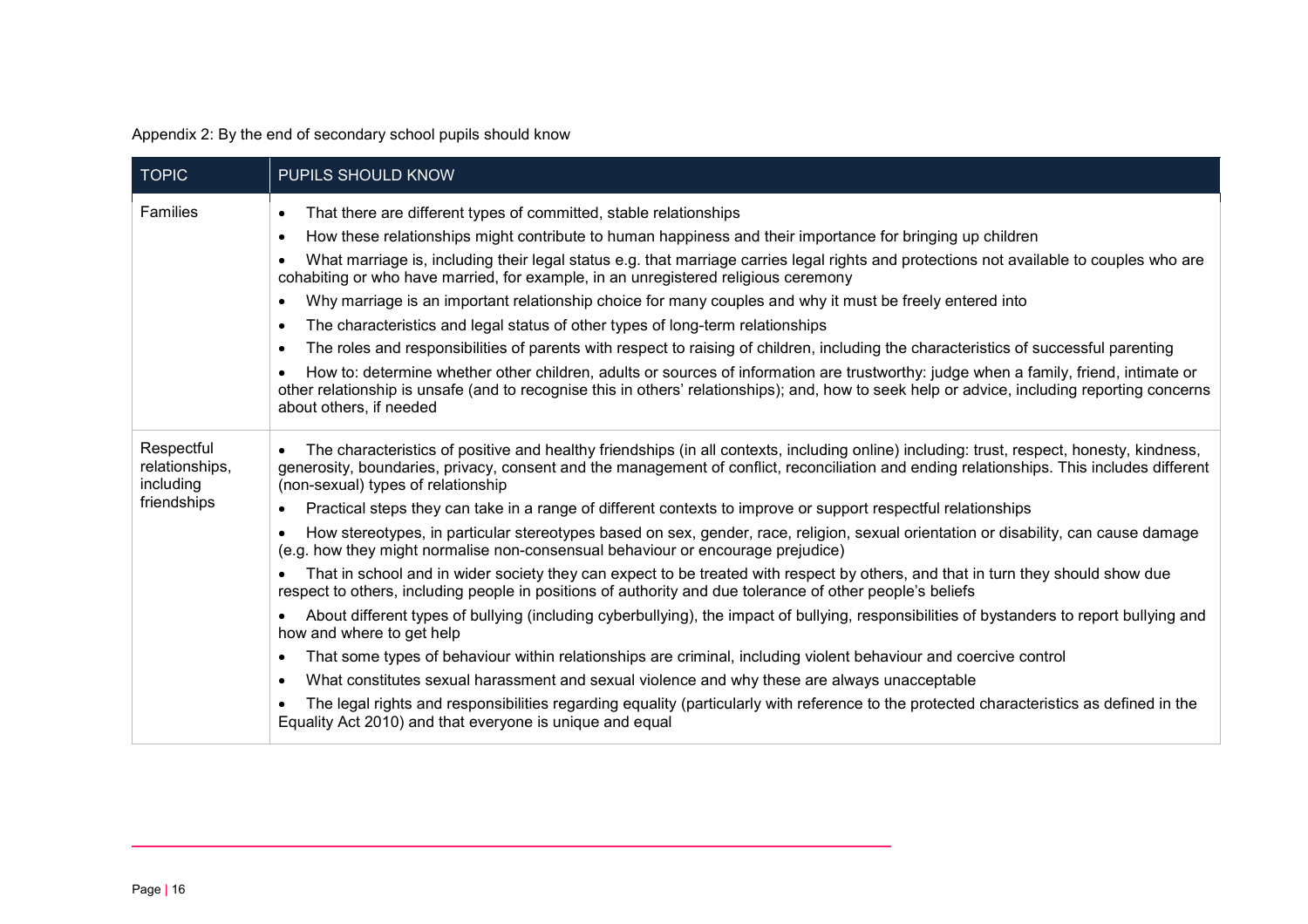| <b>TOPIC</b>        | <b>PUPILS SHOULD KNOW</b>                                                                                                                                                                                                                                                                                                          |
|---------------------|------------------------------------------------------------------------------------------------------------------------------------------------------------------------------------------------------------------------------------------------------------------------------------------------------------------------------------|
| Online and<br>media | Their rights, responsibilities and opportunities online, including that the same expectations of behaviour apply in all contexts,<br>$\bullet$<br>including online                                                                                                                                                                 |
|                     | About online risks, including that any material someone provides to another has the potential to be shared online and the difficulty of<br>removing potentially compromising material placed online                                                                                                                                |
|                     | Not to provide material to others that they would not want shared further and not to share personal material which is sent to them<br>$\bullet$                                                                                                                                                                                    |
|                     | What to do and where to get support to report material or manage issues online<br>$\bullet$                                                                                                                                                                                                                                        |
|                     | The impact of viewing harmful content<br>$\bullet$                                                                                                                                                                                                                                                                                 |
|                     | That specifically sexually explicit material e.g. pornography presents a distorted picture of sexual behaviours, can damage the way<br>$\bullet$<br>people see themselves in relation to others and negatively affect how they behave towards sexual partners                                                                      |
|                     | That sharing and viewing indecent images of children (including those created by children) is a criminal offence which carries<br>severe penalties including jail                                                                                                                                                                  |
|                     | How information and data is generated, collected, shared and used online<br>$\bullet$                                                                                                                                                                                                                                              |
| Being safe          | The concepts of, and laws relating to, sexual consent, sexual exploitation, abuse, grooming, coercion, harassment, rape, domestic<br>$\bullet$<br>abuse, forced marriage, honour-based violence and FGM, and how these can affect current and future relationships. FGM assemblies<br>are planned for delivery to year 7 annually. |
|                     | How people can actively communicate and recognise consent from others, including sexual consent, and how and when consent<br>can be withdrawn (in all contexts, including online)                                                                                                                                                  |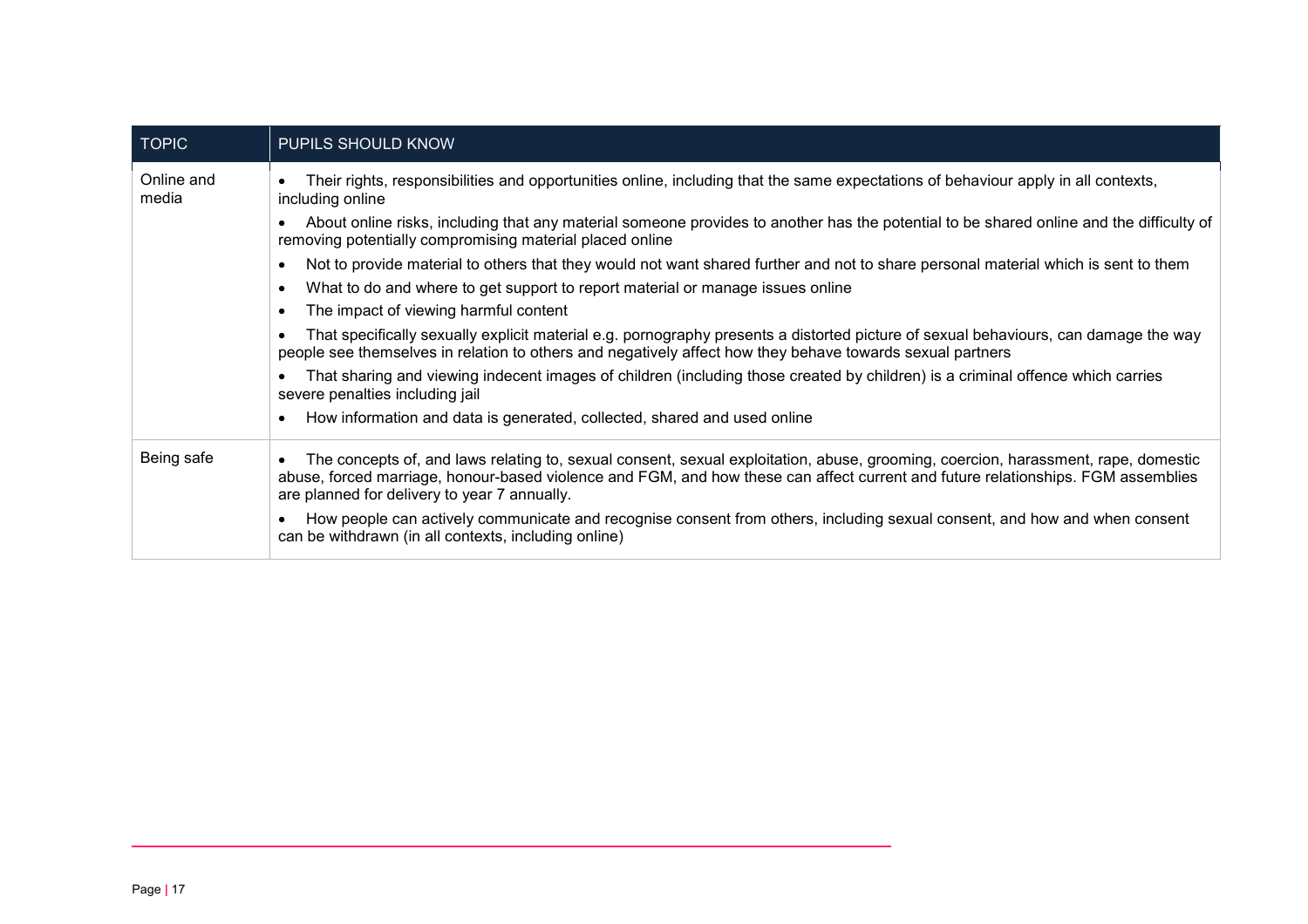| <b>TOPIC</b>                                                           | PUPILS SHOULD KNOW                                                                                                                                                                                                       |  |  |
|------------------------------------------------------------------------|--------------------------------------------------------------------------------------------------------------------------------------------------------------------------------------------------------------------------|--|--|
| Intimate and<br>sexual<br>relationships,<br>including sexual<br>health | How to recognise the characteristics and positive aspects of healthy one-to-one intimate relationships, which include mutual<br>respect, consent, loyalty, trust, shared interests and outlook, sex and friendship       |  |  |
|                                                                        | That all aspects of health can be affected by choices they make in sex and relationships, positively or negatively, e.g. physical,<br>emotional, mental, sexual and reproductive health and wellbeing                    |  |  |
|                                                                        | The facts about reproductive health, including fertility and the potential impact of lifestyle on fertility for men and women                                                                                            |  |  |
|                                                                        | That there are a range of strategies for identifying and managing sexual pressure, including understanding peer pressure, resisting<br>pressure and not pressurising others                                              |  |  |
|                                                                        | That they have a choice to delay sex or to enjoy intimacy without sex                                                                                                                                                    |  |  |
|                                                                        | The facts about the full range of contraceptive choices, efficacy and options available                                                                                                                                  |  |  |
|                                                                        | The facts around pregnancy including miscarriage<br>٠                                                                                                                                                                    |  |  |
|                                                                        | That there are choices in relation to pregnancy (with medically and legally accurate, impartial information on all options, including<br>keeping the baby, adoption, abortion and where to get further help)             |  |  |
|                                                                        | How the different sexually transmitted infections (STIs), including HIV/AIDs, are transmitted, how risk can be reduced through safer<br>sex (including through condom use) and the importance of and facts about testing |  |  |
|                                                                        | About the prevalence of some STIs, the impact they can have on those who contract them and key facts about treatment                                                                                                     |  |  |
|                                                                        | How the use of alcohol and drugs can lead to risky sexual behaviour<br>$\bullet$                                                                                                                                         |  |  |
|                                                                        | How to get further advice, including how and where to access confidential sexual and reproductive health advice and treatment                                                                                            |  |  |